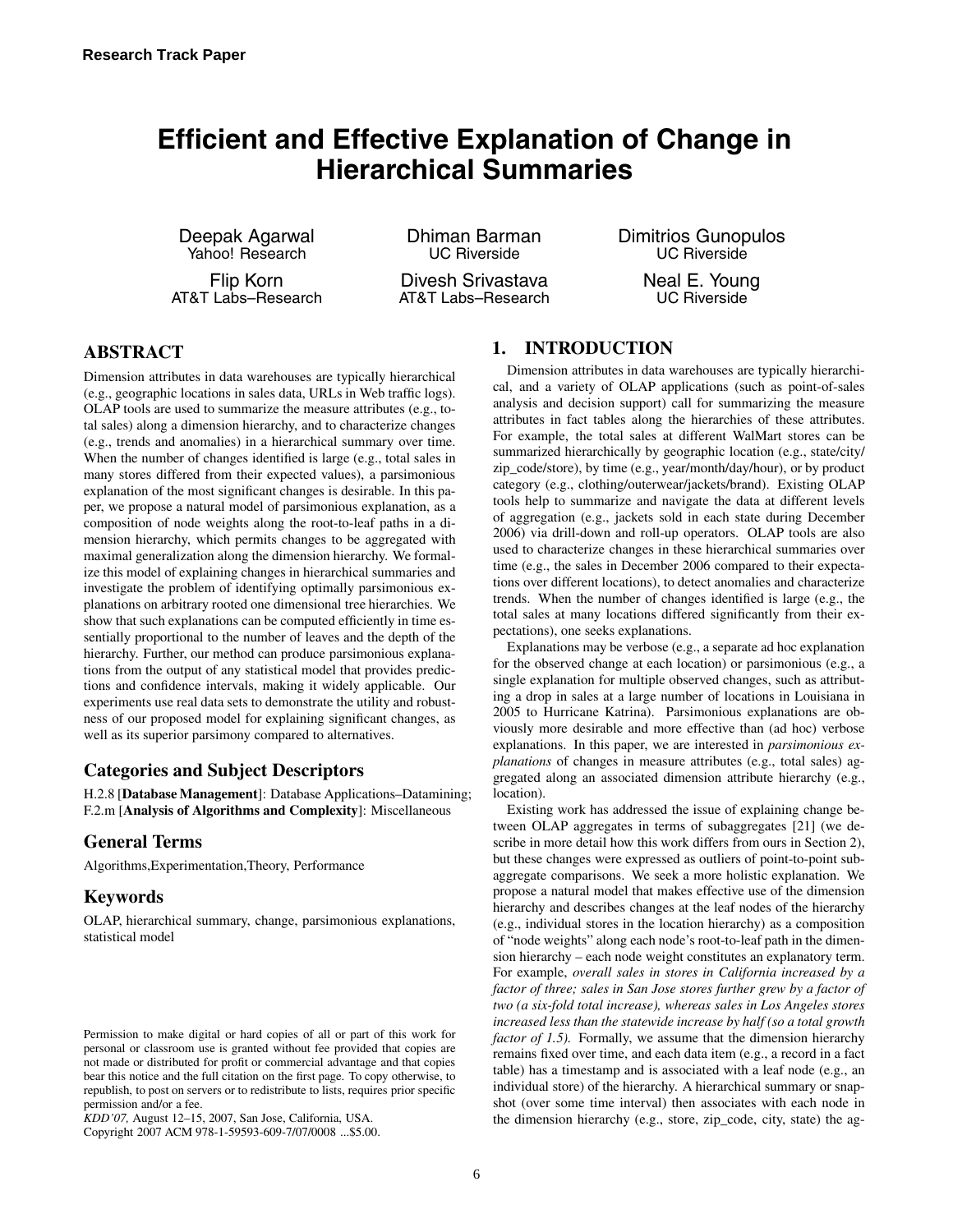gregated value of the measure attribute (e.g., total sales) of all data items (with a timestamp in that time interval) in its subtree.

If we consider two snapshots, it is clear that the changes between the trees can be expressed over the different levels of the dimension hierarchy in numerous possible ways. For example, if the sales at all California stores increased four-fold, we can model this change (among other possibilities) as a weight of four for each individual store, or a weight of four at the California state level, or as a weight of two at the California state level and a weight of two for each store. The important question is, what are the nodes in the hierarchy that explain the (most significant) changes parsimoniously.

A straightforward and intuitive attempt at identification of parsimonious explanations is a top-down approach. Starting from the roots of the two snapshots, compare aggregate values of the measure attributes at corresponding nodes. If the difference between the aggregates is completely "explained" by the composition of node weights along the path from the root to the parent of that node, no additional node weight (or explanatory term) is needed at that node. Otherwise, the node weight is set appropriately to the differential value with respect to the composition of weights along nodes for ancestor path from the root to that node. While straightforward and intuitive, such an explanation can be easily shown to not be optimally parsimonious. For example, if 1 out of 5 stores in Los Angeles that all used to have the same sales exhibited a 4-fold increase in sales, while the other 4 exhibited no change in sales, a top-down explanation would attribute a 1.6-fold (8/5) increase at the Los Angeles city level, and would then have to have additional explanations at each store to explain the differences with the citylevel explanation - thus needing 6 explanatory terms. An optimally parsimonious explanation, on the other hand, needs only 1 explanatory term - a 4-fold increase at the anomalous store. This explanation is parsimonious in the sense that changes are aggregated with maximal generalization along the dimension hierarchy.

We envision that in many practical cases the user may want to compare a snapshot of the hierarchy with the values predicted by a model. Such an operation would be particularly useful for example when validating a forecasting model, or to identify conditions that are not properly modeled or to provide parsimonious explanation of anomalies that are expected to be related through the hierarchical structure. In this scenario, the use of statistical modeling would provide an expected value for each leaf of the hierarchy, with associated confidence intervals. Our proposed method can provide parsimonious explanation after incorporating uncertainty in the forecasts, quantified through confidence intervals.

# **1.1 Our Contributions**

We summarize our contributions as follows:

- We formalize the notion of parsimonious explanation of change when comparing two hierarchical summaries, or when we compare a snapshot with the results of a forecasting model. To account for confidence intervals provided by a forecasting model, and to deal with noise, our model allows for a maximum tolerance between the observed change and the root-to-leaf explanation.
- We prove that optimally parsimonious explanations of our problem can be computed efficiently in polynomial time, proportional to the product of the number of leaves and the depth of the dimension hierarchy.
- To complement our conceptual and algorithmic contributions, we conduct a statistically sound experimental evaluation to understand the effectiveness and efficiency of our approach

on real hierarchical datasets. We use a predictive model based on an exponentially weighted moving average (EWMA), which is widely used in time series applications. Our experiments demonstrate the effectiveness and robustness of our proposed approach for explaining significant changes, and show that it is more efficient than the worst-case bounds in practice.

The rest of this paper is structured as follows. In Section 2, we discusss related work. In Section 3, we formalize the variants of our problem of parsimonious explanation. Algorithms, along with their proofs of correctness and complexity analysis, are presented in Section 4. Experimental results along with description of the statistical models used are given in Section 5.

# **2. RELATED WORK**

Hierarchies on data attributes have played a significant role in data warehouses, for which database operators such as the datacube have been developed to summarize and navigate the data at the different levels of aggregation [6]. In the data mining literature, several tools have been proposed for summarizing hierarchical data at a single time instance, including GMDL regions [16], Icecubes [10], and Hierarchical Heavy Hitters (HHH) [9, 7].

With respect to detecting changes in data, recent approaches include velocity density estimation [1] for visualizing change, windowed statistical testing [14] for detecting distributional changes, and histogram differencing [8] for identifying items which exhibit the largest changes in frequencies. However, these papers deal with flat (non-hierarchical) data. There have been a few papers explicitly dealing with hierarchical data. Zhang et al. studied change detection of (aggregated) time series corresponding to HHH IP prefixes in the IP address hierarchy [26]. Chawathe et al. studied the problem of change detection on semi-structured data, but for topological changes [23].

The problem of path explorations of hierarchies was studied in [22]. Here the user defines a set of linear constraints and the values in the datacube cells are predicted using the Maximum Entropy Principle. Given a supplied model, the technique finds the cells that are significantly different values from the expected values. Our problem is essentially the opposite: to find the best model that explains the changes. There is also some marginally related work on identifying bursts in hierarchical time series data, that is, the time intervals tightly capturing high arrival frequencies [27, 15].

Most related to our work is the DIFF operator for explaining differences in the datacube [21]. In their problem, a user selects two aggregates at the same level in the datacube which fixes some of the dimensions. The ratio between the selected aggregates is then explained in terms of the free dimensions, and subaggregates having deviating ratios explained recursively. This puts constraints on the intermediate node ratios, whereas our solution has the freedom to explain leaf aggregate changes in terms of intermediate node ratios, and is thus more parsimonious. In the example involving the Los Angeles stores mentioned earlier, the need to additionally "explain" the ratio of 8/5 at the Los Angeles city level internal node results in a verbose explanation using the DIFF approach. To demonstrate this verbose behavior of DIFF on real data, we shall experimentally compare against the DIFF operator in Section 5.

The problem of using compact hierarchical histograms for approximating leaf-level data was studied in [20] which employed a predefined hierarchy like our approach but solved the dual problem: given a bound on the size of the synopsis (i.e., the number of explanations), find the synopsis that minimizes the error. Further, the paper considered three different partitioning functions and solved via dynamic programming to reduce distributive error met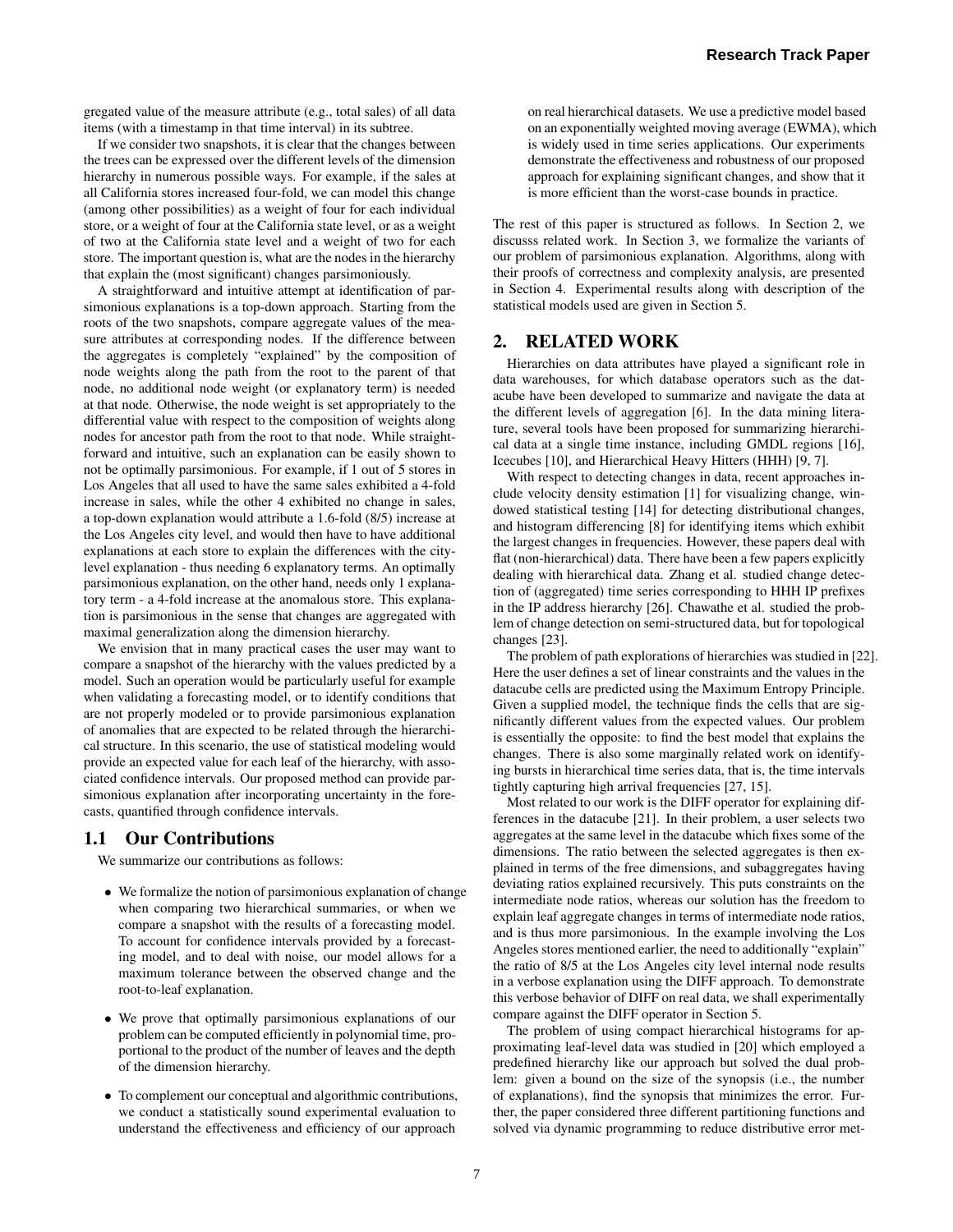rics given a space bound. Their LPM variant is the same problem studied in [21] but solved heuristically due to the expensive cost of distribute error metrics; the other partitioning functions find inferior solutions to LPM. Our work is based on the initial problem formulation presented in [4].

#### **2.1 Connection to Wavelets**

Recently [18] investigated a problem similar to our work. The proposed solution used the Haar wavelet representation to construct dataset synopses of minimum space. The use of the wavelet representation restricts this approach to less efficient (i.e., less parsimonious) explanations than our hierarchical parsimonious explanations. Another problem relevant to ours (for the case of binary hierarchies) is Haar wavelet compression with maximum-error metrics, introduced in [17]. The best current solution requires  $O(n^2)$  time and  $O(n)$  space to solve the dual problem [11] and, just as in [21], constraints are imposed at all nodes rather than just at the leaves, leading to less parsimonious solutions. [12] introduced the notion of unrestricted Haar wavelets and [13] defined the Haar+ tree as an improvement, but these exploit discretization of values and therefore are not comparable with our approach which allows for any (potentially infinite sized) domain. However [13] is equivalent to the model given by [20] when the hierarchy is restricted to binary trees. [13] presents provably good approximate algorithms to solve this problem in  $O(R^2 n \log n \log^2 B)$  or  $O(R^2 n \log^2 B)$  time (n is the size of the input,  $B$  the maximum number of coefficients in the synopsis and  $R$  the number of the examined values per coefficient), for general error metrics. Interestingly, our problem (with binary hierarchies) offers an alternative to Haar wavelet compression, yielding better answers with smaller complexity:  $O(n \log n)$ for the primal problem and  $O(n \log n \log \epsilon^*)$  for the dual. An algorithm that solves the dual problem (as in [20] or [13]) can be modified to solve the primal problem using a binary search procedure on B. Thus, these algorithms would need to run an additional log B factor slower if modified to solve our problem.

# **3. PROBLEM DEFINITION**

In this section, we first define a natural change explanation model, which expresses the change between the leaf nodes of two hierarchical summaries as a composition of changes top-down from the root to the leaves of the tree.<sup>1</sup> We then discuss the model in the context of Occam's Razor to find a parsimonious explanation of change. Let  $S$  be a set of items from a domain  $D$  where the elements come from a well-defined hierarchy. Each item  $i \in S$  has an associated measure value  $v \in V$ . The ordered pairs  $(i, v)$  could have been obtained by summing over the (projected) columns in a data warehouse fact table containing a multiset of (itemID, value) pairs where itemID is a dimension attribute and value is a measure attribute. Or they could have been aggregated over some time series window (eg, moving window average). Let  $T$  be a rooted tree obtained by inducing the dimension hierarchy on S, where the nodes correspond to different prefixes in the dimension hierarchy. We do not assume a total ordering over the dimension hierarchy, only that it is partially ordered with maximum height h. Let  $\ell$  denote a leaf node and  $m(\ell)$  denote some value attached to the leaf node  $\ell$ . Given values attached to leaf nodes that represent some measure of change, we define a class of *hierarchical* change explanation models below.

DEFINITION 3.1. **Hierarchical Change Explanation:** *Given*

*a hierarchy*  $T$  *and change values*  $m(\ell)$  *attached to leaves*  $\ell$ *, a hierarchical change explanation model is a complete, top-down composition of changes ("weights")* w(n) *between nodes along the rootto-leaf path, for each leaf node.*

More formally, for each leaf node  $\ell$ ,

$$
m(\ell) = W(\ell) \tag{1}
$$

where

$$
W(root) = w(root)
$$
 (2)

$$
W(n) = w(n) + W(p(n))
$$
\n(3)

for tree nodes *n* where  $p(n)$  is the parent node of *n*. A solution to this system gives weights  $w(n)$  for each n. In fact, if  $P(n)$ denotes the ancestor path from the root down to a tree node  $n$ , then by unraveling Equations 1-3, our problem is to find weights  $w(n)$  of each node n in the tree subject to the constraints  $m(\ell) =$  $\sum_{n \in \mathcal{P}(\ell)} w(n)$ . Since this system of equations is under-specified, there are multiple solutions each of which provides a bierarchical there are multiple solutions each of which provides a hierarchical change explanation.

In general, the change values  $m(\ell)$  are obtained as some discrepancy measure  $d(m_1(\ell), m_2(\ell))$  between two sets of values observed for the hierarchy T. For example, consider the Census dataset [5] where we have population counts  $m_1(.)$  and  $m_2(.)$  for zip codes and a geographical hierarchy that defines aggregations at state, county and city levels at two different snapshots  $T_1$  and  $T_2$  as exemplified in Figures 1(a) and (b). Here, 3D  $m(\ell)$  =  $d(m_1(\ell), m_2(\ell)) = log(m_2(\ell)/m_1(\ell))$ . In general statistical anomaly detection problems,  $m_1(\ell)$  is forecasted value based on some statistical model that captures normative behavior and  $m_2(\ell)$  is the actual observed value with higher discrepancy being indicative of anomalous behavior.

#### **3.1 Parsimonious Explanation**

Definition 3.1 provides a rich class of hiearchical change explanation models; we provide a couple of examples that are trivial to compute but sub-optimal and then provide a notion of an optimal or parsimonious hierarchical change explanation model.

One possible assignment of weights that is used in anomaly detection applications is the one that completely ignores the hierarchical structure and assigns each leaf node  $\ell$  in T a weight of  $m(\ell)$ , and 0 to the non-leaf nodes. We call this the "non-hierarchical" model, comparison w.r.t this model helps in quantifying the gain achieved by using the hierarchy. Figure 1(c) shows a non-hierarchical assignment for the trees  $T_1$  and  $T_2$  shown in Figures 1(a) and (b), respectively. The leaf-level nodes encircled boldly have non-zero assigned weights. Using trees  $T_1$  and  $T_2$ , we construct a third tree as in Figure 1(c) such that the value associated with a leaf is log of the ratio of the correspoding leaf counts. Assuming the existence of a rollup operator that aggregates values of children to the parent, another possible assignment is top-down, which recursively assigns weights from the root down such that  $m(\ell)$  =  $W(n) = \sum_{u \in \mathcal{P}(n)} w(u)$ , for all leaves *and* intermediate nodes *n*.<br>Figure 2(a) provides an example where values at each spanshot are Figure 2(a) provides an example where values at each snapshot are rolled up using the sum operator. Both of these assignments satisfy the equations of hierarchical change explanation but are not necessarily parsimonious: the former ignores all opportunities to group leaves with equal differences in the same subtree whereas the latter is too greedy in that it groups unequal leaf differences.

A node weight  $w(n)=0$  implies no change to node n relative to  $p(n)$  and does not need to be reported in an explanation. Thus, the *explanation size* is the number of non-zero weights in the explanation. Applying Occam's Razor, we prefer an explanation of the

<sup>&</sup>lt;sup>1</sup>Our method works for both multiplicative and additive compositions by transforming the former to latter using logarithms; we illustrate using the additive scale.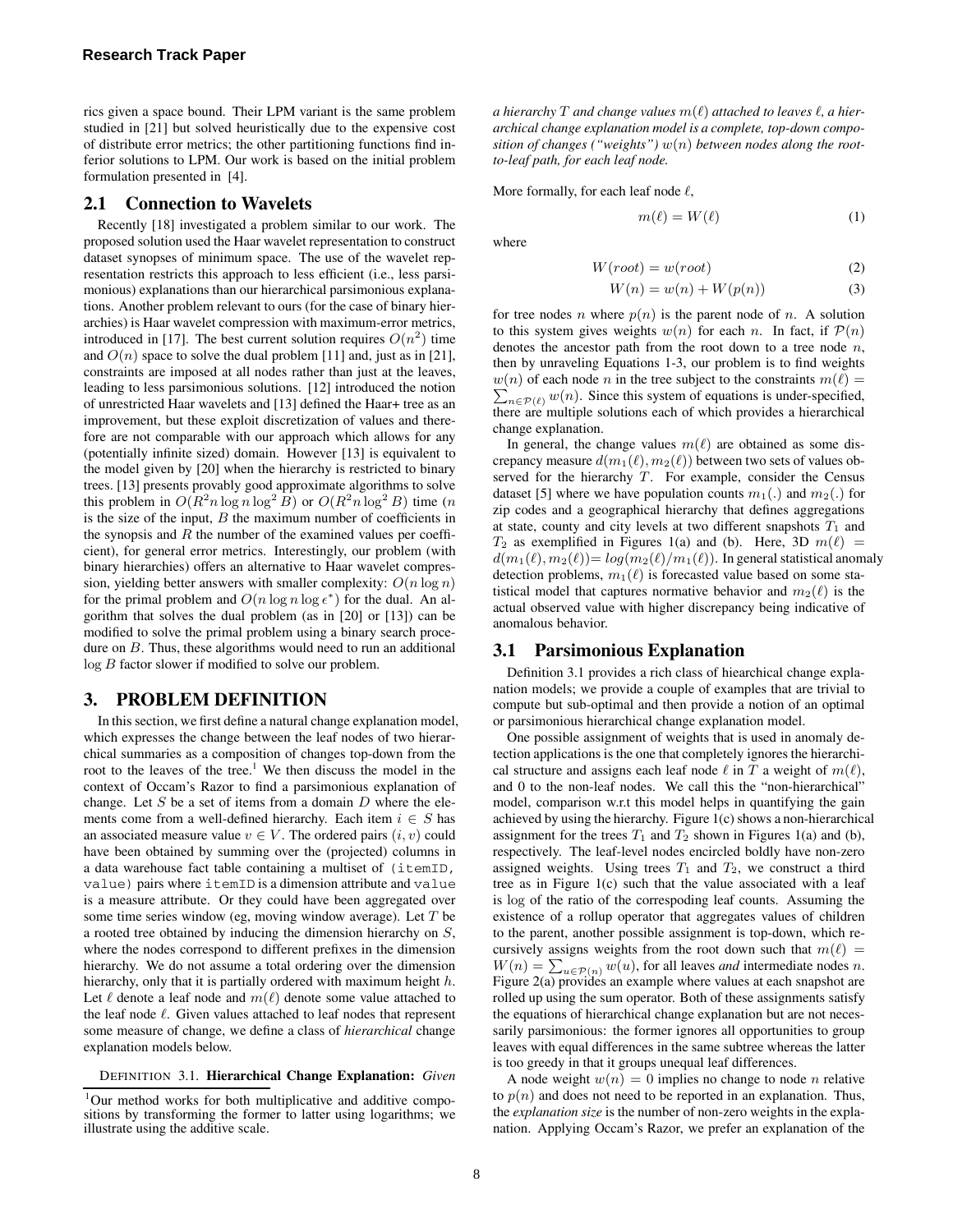

**Figure 1: Each distinct ZIP code appears as a leaf in the tree along with its associated population counts (shown inside the node). The population count for internal nodes is the sum of the population counts from the leaves in its subtree. (a) and (b) give trees gives** two snapshots  $T_1$  and  $T_2$ , of hierarchy  $T$  respectively; (c) shows a non-hierarchical weight assignment



**Figure 2: Weight assignment based on top-down and optimal assignments.**

smallest size. Therefore, we define a *parsimonious explanation* of hierarchical change as one with the smallest explanation size, that is, the minimum number of weights not equal to zero. Consider Figure 2(b), which is able to explain the changes using only 2 nonzero weights compared to 3 for the non-hierarchical strategy and 7 for the top-down one; in fact, it is optimal. We describe the algorithms which lead to assignments in Figure 2(b)-(c) in Section 4.

However, this explanation model has certain shortcomings. Often one wants to compare a snapshot with expected values; large deviations from these values can be reported as anomalies. Statistical forecasting models (e.g., based on moving averages) typically yield confidence intervals based on a supplied confidence level. An important shortcoming of the current model is that it does not work with such a forecasting model because its formulation does not deal with ranges of possible values. In addition, the model is sensitive to noise. Intuitively, we would like to capture similar changes among related leaves which may not have exactly equal differences but are roughly the same. For example, if two sibling leaves have differences of 1.98 and 2.02, we may wish to describe this at the parent using a difference of 2. Since the deviations from this description at the leaves are small (1%), we may tolerate this error as being a good enough approximation to report only significant changes and to avoid overfitting the data. Our original description above, which only allows exact matches, does not allow this.

In order to ameliorate this, we extend the definition to allow a tolerance parameter  $\epsilon$  on the values of the leaves. We allow weights

on the nodes that result in differences of at most  $\epsilon$  between two leaves in the snapshots. We assume that in practice this tolerance parameter will be provided by the confidence interval of the prediction model, which can be different from leaf to leaf, so the model allows different tolerances  $\epsilon(\ell)$  at each  $\ell$ . Specifically, we assign weights such that  $|m(\ell) - W(\ell)| \leq \epsilon(\ell)$  for each  $\ell$ , where  $W(\ell) = \sum_{u \in \mathcal{P}(\ell)} w(u).$ <br>To see the connection  $v$ 

To see the connection with a forecasting model, we assume  $m(\ell) =$  $d(m_1(\ell), m_2(\ell)) = m_2(\ell) - m_1(\ell)$ . In fact, rewriting this equation  $m_2(\ell) - (m_1(\ell) + \epsilon(\ell)) \leq W(\ell) \leq m_2(\ell) - (m_1(\ell) - \epsilon(\ell))$ and denoting  $m_1(\ell) + \epsilon(\ell)$  and  $m_1(\ell) - \epsilon(\ell)$  by  $UB(\ell)$  and  $LB(\ell)$ , respectively, clearly shows how to use output from a forecasting model in our framework.  $LB(\ell)$  and  $UB(\ell)$  are lower and upper confidence bounds that are obtained from the estimated forecasting distribution. One possibility which works for symmetric distributions is to choose  $m_1(\ell)$  as the predicted mean and  $\epsilon(\ell)$ to be proportional to the predicted standard deviation, the constant of proportionality depending on the desired coverage of the confidence interval. For instance, a choice of 1.96 under a Gaussian assumption on the statistical distribution of our node values guarantees 95% coverage. In general, our method is agnostic to the particular choice of forecasting model; the only requirement is the availability of  $LB(\ell)$  and  $UB(\ell)$ . This makes it a highly general purpose method with wide applicability in anomaly detection problems involving hierarchical data where changes are expected to be spatially clustered in subregions of the hierarchy.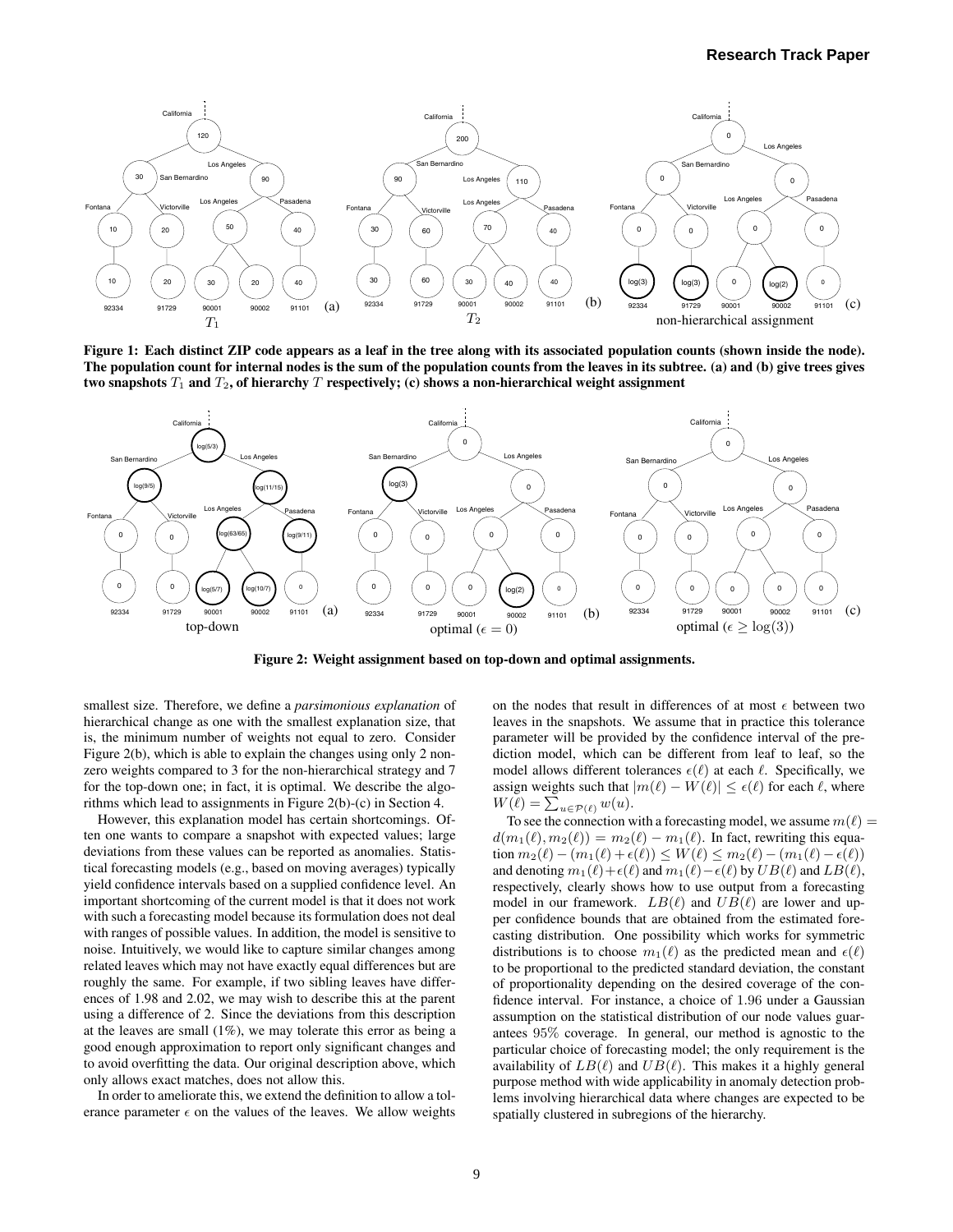

**Figure 3:** Computing an optimal node weighting  $(k = 0, \epsilon = 1)$ .

We now define our parsimonious explanation model, which allocates a tolerance budget along each path that can be distributed among the individual path nodes in any fashion while maintaining the constraint  $|m(\ell) - \sum_{n \in \mathcal{P}(\ell)} w(n)| \leq \epsilon(\ell)$ .

DEFINITION 3.2. **Hierarchical Parsimonious explanation:**

*Given a set of leaf changes*  $m(\ell)$  *and a tolerance budget*  $\epsilon(\ell) \geq 0$ *on the total sum of weights along the path to*  $\ell$  *for all leaves*  $\ell$ *, a* hierarchical parsimonious explanation *of change finds the smallest explanation size, that is, minimum number of node weights*  $w(n)$ *s.t.*  $w(n) \notin [-k, k]$ ;  $k \geq 0$ .

In definition 3.2, for positive tolerances, only  $k = 0$  is of interest to us in practice. However, to facilitate comparison with DIFF algorithm, extended definition which allows thresholding on positive values of  $k$  is necessary as we shall see later in section 5.

## **4. ALGORITHMS**

In this section, we describe an algorithm to compute optimal weight assignments (that is, minimizing the explanation size), for the problem defined in Section 3 (Definition 3.2). The algorithm presented here generalizes this problem by allowing any supplied error tolerances for the leaves as well as intermediate nodes of the hierarchy.

The problem with  $\epsilon = 0$  is a special case of the following problem: *Given real matrix* A *and vector* b, *find* x *such that*  $Ax =$ b *minimizing the number of non-zero*  $x_i$ 's. That problem is not only NP-hard, but is not approximable within  $2^{\log^{1-\delta} n}$  for any  $\delta > 0$  (in polynomial time, assuming NP is not contained in quasipolynomial time) [2, 3]. For the special case studied here we give a fast and exact algorithm. We first describe the algorithm intuitively, and then present it formally.

The algorithm makes two passes over the tree: the first bottomup and the second top-down. In the first pass the algorithm computes a tentative set of "best" incoming partial sums for each node, using dynamic programming. We prove that the best partial sums for a node are those that allow the node to incur no cost for its own weight and, simultaneously, to provide best partial sums for the maximum number of children. This set of best partial sums for a node is a union of closed intervals, at most one for each leaf.

In the second pass the algorithm works down from the root to assign weights. Each node chooses its own weight so as to benefit the maximum number of its children. If the incoming partial sum for a node is one of the best for the node, it can do this without incurring a cost at the node. Otherwise, the node incurs a cost of 1 for its own weight, which it chooses to benefit the maximum number of its children. We illustrate this process in Fig. 3 for the case  $\epsilon = 1$ .

Note that instead of taking  $k > 0$ , one may add  $k|\mathcal{P}(\ell)|$  to each  $\epsilon(\ell)$ , then take  $k = 0$ . This expands the set of feasible weightings.

We present the algorithm for the general case  $k > 0$  for compatibility with [21], which we shall compare against in Section 5.

DEFINITION 4.1. *For any subtree*  $T'$  *and real value x, define*  $\text{cost}(x, T')$  *to be the minimum cost of any feasible labeling of*  $T'$ *, given that the partial sum coming into the root of*  $T'$  *from above is* x*. (Formally, this is the minimum cost of any feasible labeling of the tree*  $T'$  *in isolation, where each leaf change*  $m(\ell)$  *has been decreased by* x*.)*

 $Define \, bestcost(T') = \min_x cost(x, T') \, and \, bestsum(T') =$  ${x : \text{cost}(x, T') = \text{bestcost}(T')}$ .

We start with the observation that a bad incoming partial sum increases the cost of  $T'$  by only 1.

Let  $[x \notin S]$  denote 0 if  $x \in S$  and 1 otherwise.

LEMMA 4.2. *For any subtree*  $T'$  *and real*  $x$ ,  $cost(x, T') =$ bestcost $(T') + [x \notin \text{bestsums}(T')]$ 

PROOF. Since the costs are integers, it's enough to prove that  $cost(x, T') \leq bestcost(T') + [x \notin bestsum(s(T'))].$ 

Let x' be a partial sum achieving bestcost $(T')$ , and let w be a corresponding min-cost weighting of  $T'$  for partial sum  $x'$ . Adding  $x' - x$  to the weight of the root of  $T'$  gives a feasible weighting for T' with partial sum x, and increases the cost of w by at most 1.  $\square$ 

Next we prove a recurrence which will be the basis for the algorithm. Let  $A \oplus B$  denote  $\{a + b : a \in A, b \in B\}$ .

THEOREM 4.3. Let  $T'$  be any subtree with immediate subtrees  $T'_1, T'_2, \ldots, T'_c$ . Then bestsums(T') equals

 $[-k, k] \oplus \{z : z \text{ minimizes } |\{i : z \not\in \text{bestsums}(T'_i)\}| \}.$ 

PROOF. Let kiddiff $(z, T')$  denote  $|\{i : z \notin \text{bestsum}(T'_i)\}|$ . Let bestkiddiff $(T')$  denote  $\min_z$  kiddiff $(z, T')$ . Fix x and T'. By definition,  $cost(x, T')$  equals

$$
\min_{y} \ [y \not\in [-k, k]] + \sum_{i} \text{cost}(x + y, T'_i)
$$

 $(y$  is the weight given to the root of  $T'$ ). By lemma 4.2, this is

$$
\left(\sum_{i}\text{bestcost}(T'_{i})\right) + \min_{y} \ [y \not\in [-k, k]] + \text{kiddiff}(x + y, T').
$$

The term on the left is independent of x, while the  $\min_{y} \dots$  term on the right will equal bestkiddiff $(T')$  for some x (e.g. when  $y = 0$ and x minimizes kiddiff $(x, T')$ ).

Thus,  $x \in$  bestsums(T') (that is, x minimizes  $cost(x, T')$ ) iff

 $\exists y \in [-k, k] : \text{kiddiff}(x + y, T') = \text{bestkiddiff}(T').$ 

Taking  $z = x + y$ , this condition is equivalent to

$$
x \in [-k, k] \oplus \{z : \text{kiddiff}(z, T') = \text{bestkiddiff}(T')\}.
$$

□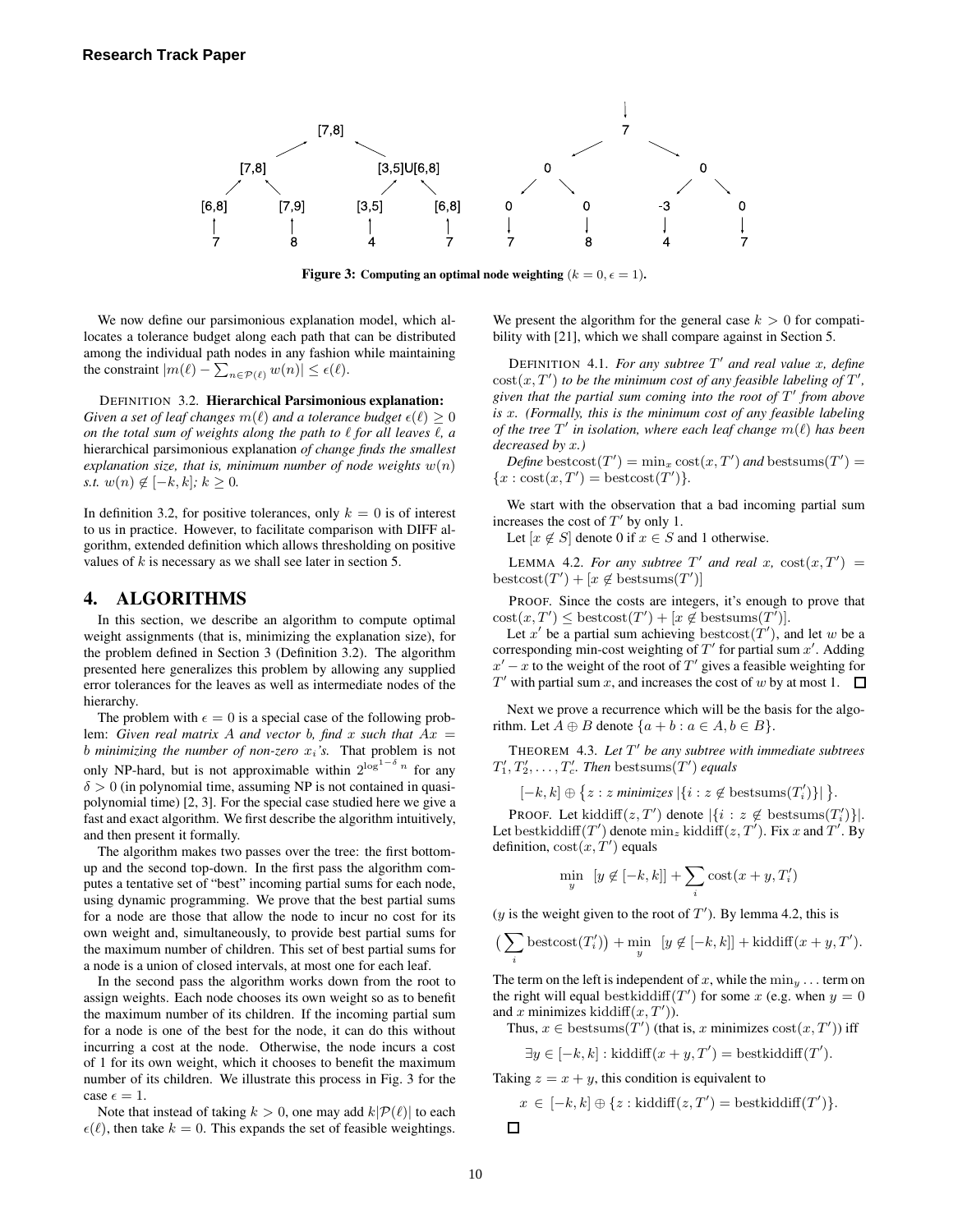Theorem (4.3) gives a recurrence relation for bestsums(). Using this recurrence, compute $DS(T, d)$  (Algorithm 1) uses dynamic programming to compute, for all subtrees  $T'$ , bestsums $(T')$  and  $\text{kidopt}(T') = \big\{ z : z \text{ minimizes } |\{i : x \notin \text{bestsums}(T'_i)\}| \big\}.$ 

**Algorithm 1** compute DS (subtree  $T'$ , leaf values  $m$ )

1: If  $T'$  is a leaf (a single node  $\ell$ ): 2: let kidopt $(T') \leftarrow \{m(\ell)\} \oplus [-\epsilon(\ell), \epsilon(\ell)]$ 3: else: 4: for each subtree  $T'_i$  of  $T'$ : compute  $DS(T'_i, m)$ 5: kidopt $(T') \leftarrow \{z \text{ minimizing } |\{i : x \notin \text{bestsums}(T'_i)\}|\}$ 6: bestsums $(T') \leftarrow \text{kidopt}(T') \oplus [-k, k]$ 

The algorithm first calls compute  $DS(T, m)$  to compute kidopt $(T')$ and bestsums $(T')$  for all subtrees  $T'$ . It then weights T by calling weightTree $(0, T)$  (Algorithm 2).

| <b>Algorithm 2</b> weightTree(partial sum x, subtree $T'$ )           |  |
|-----------------------------------------------------------------------|--|
| 1: if $x \in$ bestsums $(T')$ :                                       |  |
| 2: pick $y \in [-k, k]$ s.t. $x + y \in \text{kidopt}(T')$            |  |
| 3: else: let $y \leftarrow x' - x$ for any $x' \in \text{kidopt}(T')$ |  |
| 4: give the root of $T'$ weight y                                     |  |
| 5: for each subtree $T'_i$ of $T'$ : weightTree( $x + y, T'_i$ )      |  |
|                                                                       |  |

LEMMA 4.4. *weightTree*(x, T ) *finds a feasible weighting of*  $T'$  (assuming incoming partial sum x) of optimal cost  $cost(x, T')$ .

PROOF. From Theorem 4.3, computeDS correctly computes kidopt and bestsums. Theorem 4.3 assures that  $y$  exists in the second line of weightTree(). A standard proof by induction shows that the weighting is feasible. To finish we consider the cost. By inspection weightTree $(x, T')$  chooses a root weight y so  $x + y \in$ kidopt $(T')$ . Thus (assuming by induction that the subtrees are weighted optimally), the total weight for nodes in the subtrees  ${T'_{i}}$ is bestcost(T'). In addition, at the root we pay  $[y \notin [-k, k]]$ . By inspection of weightTree(), this equals  $[x \notin \text{bestsum}(T')]$ . Thus, the total cost of our weighting is bestcost $(T') + [x \notin \text{bestsums}(T')]$ . By Lemma 4.2, this is best possible.  $\Box$ 

LEMMA 4.5. *The running time of the algorithm is*  $O(hN \log N)$ *, where* h *is the height of the tree and* N *is the number of leaves.*

PROOF. (Sketch) The running time of the algorithm is dominated by the time it takes to compute the optimal shift for each node. We note that the total size of the optimal shifts for a node is bounded by the number of leaves in the subtree rooted at that node. Computing the optimal shifts of a parent node from the labeling of its children nodes requires sorting and merging of the children node labels.

For any tree, assume that at depth  $d$  there are  $c(d)$  nodes. A node  $v_i$  at depth d will have  $lv(v_i)$  leaves in its subtree, but  $\sum_{i=1}^{c(d)}lv(v_i) = N$  where N is the number of leaves. This bounds the size of the  $N$  where  $N$  is the number of leaves. This bounds the size of the labeling at that node. The cost of sorting and merging M nodes is  $M \log M$ . So the total processing time at level d is given by

$$
\sum_{1}^{c(d)}lv(v_i)\loglv(v_i)\leq N\log N
$$

Hence, total time of processing over the entire tree is

$$
\sum_{d=0}^{h} N \log N = O(hN \log N)
$$

#### **5. EVALUATION**

In this section, we investigate both the effectiveness and the efficiency of the proposed algorithms and the outputs they generate using real data. We evaluate the effectiveness of our proposed change detection model according to its ability to capture interesting hierarchical changes as well as the robustness and stability of the output under small perturbations of error tolerance.

## **5.1 Experimental Setup**

We define stability to measure the sensitivity of the set of explanation weights as a function of confidence level c. Let  $S_l^c$  be the set of nodes at level  $l$  where "explanations" occur. Then the stability of the output at level  $l$ , given a change in tolerance parameter from  $c - \Delta c$  to c, is given by  $S_c = \frac{|S_l^{c - \Delta c} \cap S_l^c|}{|S_l^c|}$ , where  $c - \Delta c$  refers to the previous value of c.

We used the following two real data sets: Census, which gives population counts for a geographical hierarchy given by state/county/ city/zip\_code [5]; and WorldCup, which is a Web log over a duration of several months of URL accesses to files having a maximum path length of 7 [25]. Note that the hierarchy induced by the URL file paths are not homogeneous, that is, the nodes have different fanouts and the paths have different depths. The Census data has approximately 81,000 leaf nodes and 130,000 total nodes in the tree. The maximum height of the tree is 5 (including the root which stands for the whole country). The World Cup datasets have about 4300 leaf nodes and around 4500 total number of nodes. In the non-homogeneous World Cup datasets, the maximum height of the tree is 8 including the root.

All experiments were run on a Pentium(R) machine with 4 CPU and clock speed 2.66GHz.

#### **5.2 Forecasting Model**

We provide a description of the models that were used in our experimental evaluation on real data. We do not claim any novelty here and use the popular exponentially weighted moving average (EWMA) for both our datasets. In our analysis, we assume a Gaussian distribution for the node values. Although this may not be a reasonable assumption for count data on the original scale, it is often a good approximation on a transformed scale (log and squaredroot are widely used for count data). For our example datasets, we consider an exponentially weighted moving average (EWMA) to model the transformed leaf counts. We use a single smoothing parameter for all our leaf nodes, the value being selected to minimize the average predictive squared-error loss on a tuning set across all nodes. We assume there is no seasonality in our time series. This is the case for both the data sets analyzed in this paper. Consider a single leaf node and let  $\hat{x_t}$  denote predicted value at time t based on data until time  $t - 1$ .

For EWMA,  $\hat{x_t} = m_{t-1}$  ; and

$$
\hat{m_t} = \lambda x_t + (1 - \lambda)m_{t-1};\tag{4}
$$

where  $\lambda \in (0, 1)$  is a smoothing constant with higher values giving less weight to historical observations. Equation 4 can be shown to be a steady state model obtained form a simple random walk model given by

$$
x_t = m_t + \epsilon_t \tag{5}
$$

$$
m_t = m_{t-1} + \gamma_t \tag{6}
$$

where  $x_t$  is observed value at time t,  $m_t$  may be thought of as the truth,  $\epsilon_t$  and  $\gamma_t$  are uncorrelated random variables with zero means and variances  $V(\epsilon)$  and  $V(\gamma)$  [19]. At steady state, the

 $\Box$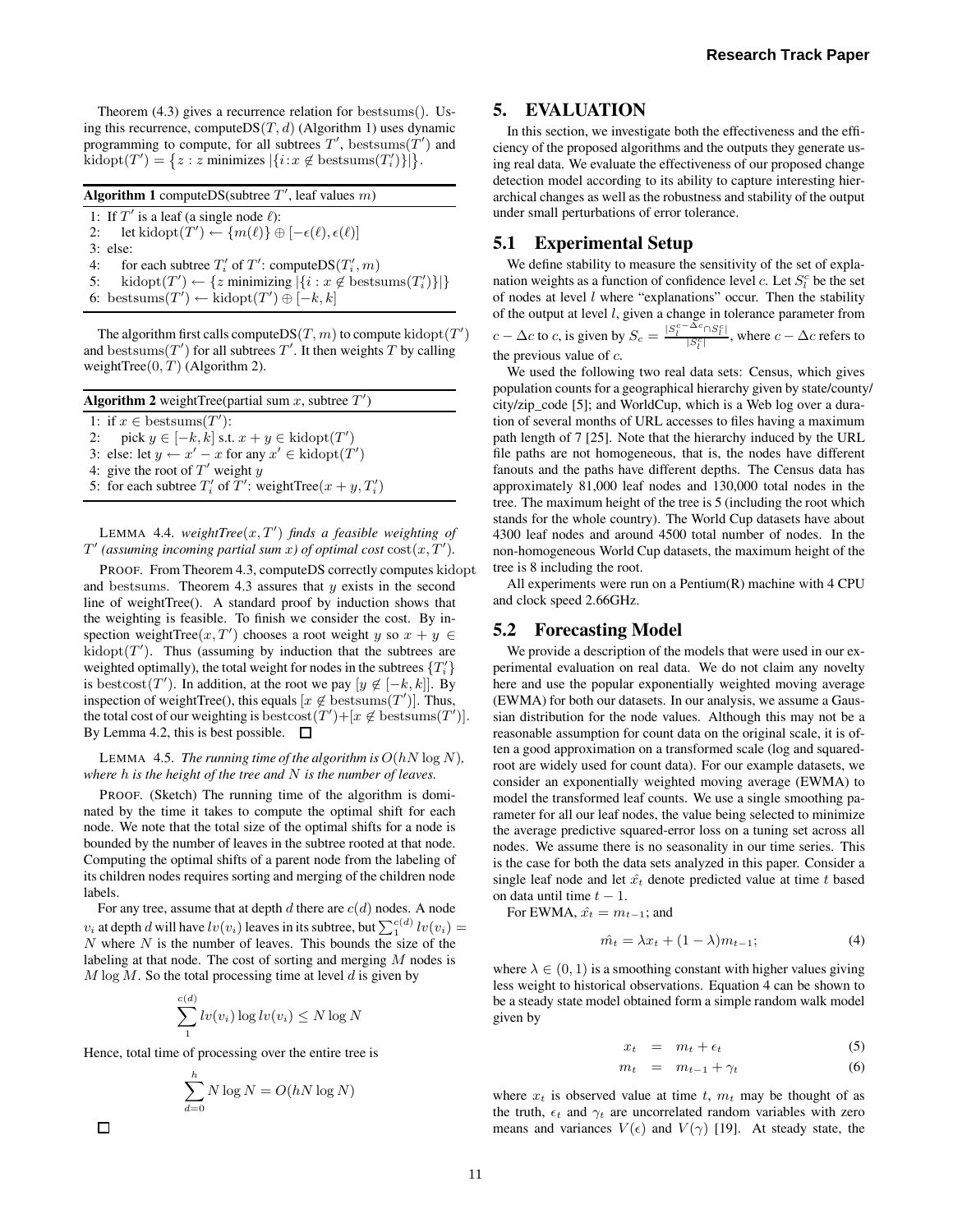| <b>EWMA</b>                       |          | EWMA with Cluster Harmonic Mean of Variances |          |  |
|-----------------------------------|----------|----------------------------------------------|----------|--|
| node                              | weight   | node                                         | weight   |  |
| Illinois/Lake/LibertyVille/27923  | 1.10083  | Illinois/Lake/66027/27923                    | 1.06641  |  |
| Texas/Parker/FortWorth            | 1.00523  | Texas/Parker/FortWorth                       | 1.00523  |  |
| Illinois/St. Clair/47423/69550    | 0.870329 | Illinois/Kankakee/Bourbonnais/46513          | 0.815077 |  |
| Minnesota/Le Seur/0/Mankato City/ | 0.868159 | Texas/Hays/Austin                            | 0.654658 |  |
| Texas/Hays/Austin                 | 0.654658 | Illinois/Lake/LibertyVille/27923             | 0.564962 |  |

**Table 1: Top 5 explanation nodes in the Census data sets in the descending order of relative error using the prediction model for 95% confidence values**

| <b>EWMA</b>                | EWMA with Har. Mean of Cluster Var. |                                              |         |
|----------------------------|-------------------------------------|----------------------------------------------|---------|
| node                       | weight                              | node                                         | weight  |
| /images/jersey_arg_res.gif | 41.0524                             | /english/playing/download/download_memo.html | 42.9246 |
| /images/jersey_arg_off.gif | 35.8748                             | /images/f98dnld_memo_sc2.gif                 | 40.2364 |
| /images/jersey_nor_off.gif | 32.2865                             | /images/f98dnld_memo_sc3.gif                 | 39.7132 |
| /images/jersey_nor_res.gif | 32.2618                             | /images/f98dnld_memo_sc1.gif                 | 39.3961 |
| $/$ images $/$ 11189.jpg   | 10.0186                             | /images/f98dnld memo sc5.gif                 | 38.8777 |

**Table 2: Top 5 explanation nodes in the World cup datasets in the descending order of relative error using the prediction model for 95% confidence values**



**Figure 4: The fraction of explanation nodes at level** l **which have ancestors and descendants in the explanation, for Census and World Cup data. clHM refers to Harmonic Mean of Cluster Variances; glHM refers to Harmonic Mean of Global Variances; subscripts denote the confidence values.**

optimal prediction obtained through Equation 5 reduces to Equation 4 with an optimal value of  $\lambda$  given by  $(\sqrt{(1+4R)}-1)/2R$ ;  $R = V(\epsilon)/V(\gamma)$  and the predictive variance at time t based on data up to time  $t - 1$  is given as  $V = V(\epsilon)/(1 - \lambda)$ . Thus, estimators which give more weight to historical data achieve more smoothing and have lower predictive variance.

In our scenario, we are dealing with  $N > 1$  time series corresponding to the leaf nodes giving rise to pairs  $(\lambda_i, V_i(\epsilon))$  to be estimated. For simplicity, we assume  $\lambda_i = \lambda$  for all i and estimate the optimal value by minimizing squared-error predictive loss on a tuning set (see [24] for an example of such an estimator). For  $V_i(\epsilon)$ , we test the following variations: a) separate parameter for each series; b) one parameter for a set of sibling leaf nodes (nodes sharing same parent); c) one parameter for all the time series. We select the best model as the one that minimizes average predictive log-likelihood on the tuning set; this captures both the mean and variance properties of the predictive distribution.

We analyzed two datasets: Census and WorldCup. The Census data have yearly population numbers from  $2000 - 2004$ . We used 2000 − 2003 as our training period and 2004 as our test period on which we detect anomalies. We have approximately  $81K$  leaf nodes on the test period. Since all number are positive (a count of 0 is interpreted as missing data), we modeled the data using a EWMA of 4 time points on the log scale. days on the log scale.

We considered daily counts for the World Cup data and used 32 time points. The  $31^{st}$  time point is used as a tuning set to select the smoothing parameter  $\lambda$  and the variances. The last time point is used as our test set. The optimal value of  $\lambda$  in this case was 0.8 and the model with separate variances for each node also turned out to be the best one for this data. Unlike the Census data, the World Cup hierarchy is not homogeneous, i.e., the nodes have different fanouts and paths have different depths. Also, the structure of the tree is dynamic with new nodes appearing and some old nodes becoming inactive over time. We restrict ourselves only to nodes that occurred at least twice in the last 10 time points. This removes nodes that have a small mean and are not of interest, providing a set of approximately  $5.5K$  leaf nodes to be monitored. Since zero counts are common in these time series, a log transform to achieve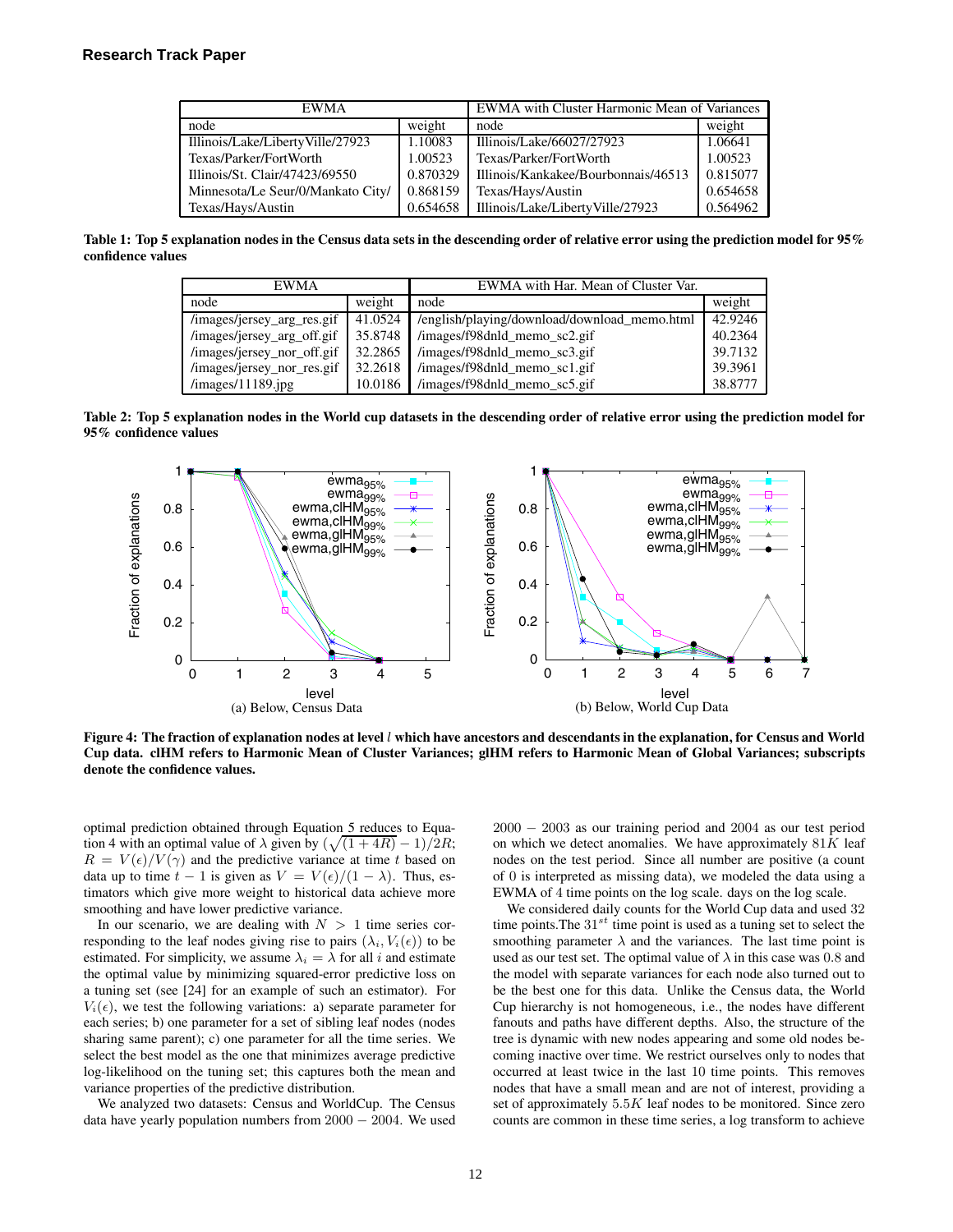

**Figure 5: (a) Number of explanations; and (b) Stability as function of confidence value for non-hierarchical and parsimonious algorithm on Census data**



**Figure 6: Comparison with related work DIFF operator in terms of number of explanations on (a) Census data (b) World Cup data.** k **is per-node tolerance and is in linear-scale (not log).**

symmetry is not an option here. Instead, we use a squared-root transformation which, for count data, is known to stabilize variance, achieve approximate symmetry and makes the assumption of a Gaussian distribution reasonable.

#### **5.3 Goodness of Explanation Model**

For illustrative purposes, we present the top 5 nodes in resulting explanations based on absolute magnitude (difference of the weights from 0). Table 1 shows the 5 nodes in the Census datasets which are explanations and whose absolute relative error is among the Top 5. We show the lists for two different prediction models: a superior EWMA model, with a separate variance component for each leaf and an inferior EWMA model with a separate but fixed variance for each leaf in a cluster (nodes under same parent) which is set to the harmonic mean of the individual leaf variances in the cluster. Note that some nodes are common explanation nodes under both the models such as Illinois/Lake/Libertyville/27923, Texas/Parker/ForthWorth and Taxas/Hays/Austin. Similar examples are shown for World Cup datasets in Table 2.

Figure 4 considers hierarchical relationships among the explanation nodes. If many nodes in the explanation set have descendant nodes that are also part of the explanation, then this indicates the importance of hierarchical explanations, as descendant nodes are needed to explain trends that are different from the ancestors in the explanation; these could be stronger trends or counter-trends compared to the ancestor node. Thus, for each node in the explanation set, we counted how many descendants below it are also part of the explanation. Let  $V(l)$  be the number of explanation nodes at level l and  $V(l)^B$  be the number of explanations nodes at level l which have at least one explanation node as descendant. Then we compute  $V(l)^{B}/V(l)$ . In these plots, level 0 indicates the root. We observe that significant number of counties ( $> 25\%$ ) have cities which have different trends in population under all prediction models.

#### **5.4 Parsimony**

In Figure 5 we compare the parsimonious explanations against those obtained by the naive non-hierarchical approach. We use three different prediction models in which the mean of prediction is given by the EWMA model but the variances  $V(\epsilon)$  are different – EWMA with a separate variance per leaf, same variance for each element in a cluster, set to the harmonic mean of cluster variances (leaves belonging to same parent), single variance for each leaf, set to the harmonic mean of the global variances. Note that the latter two estimates underestimate variability for a large fraction of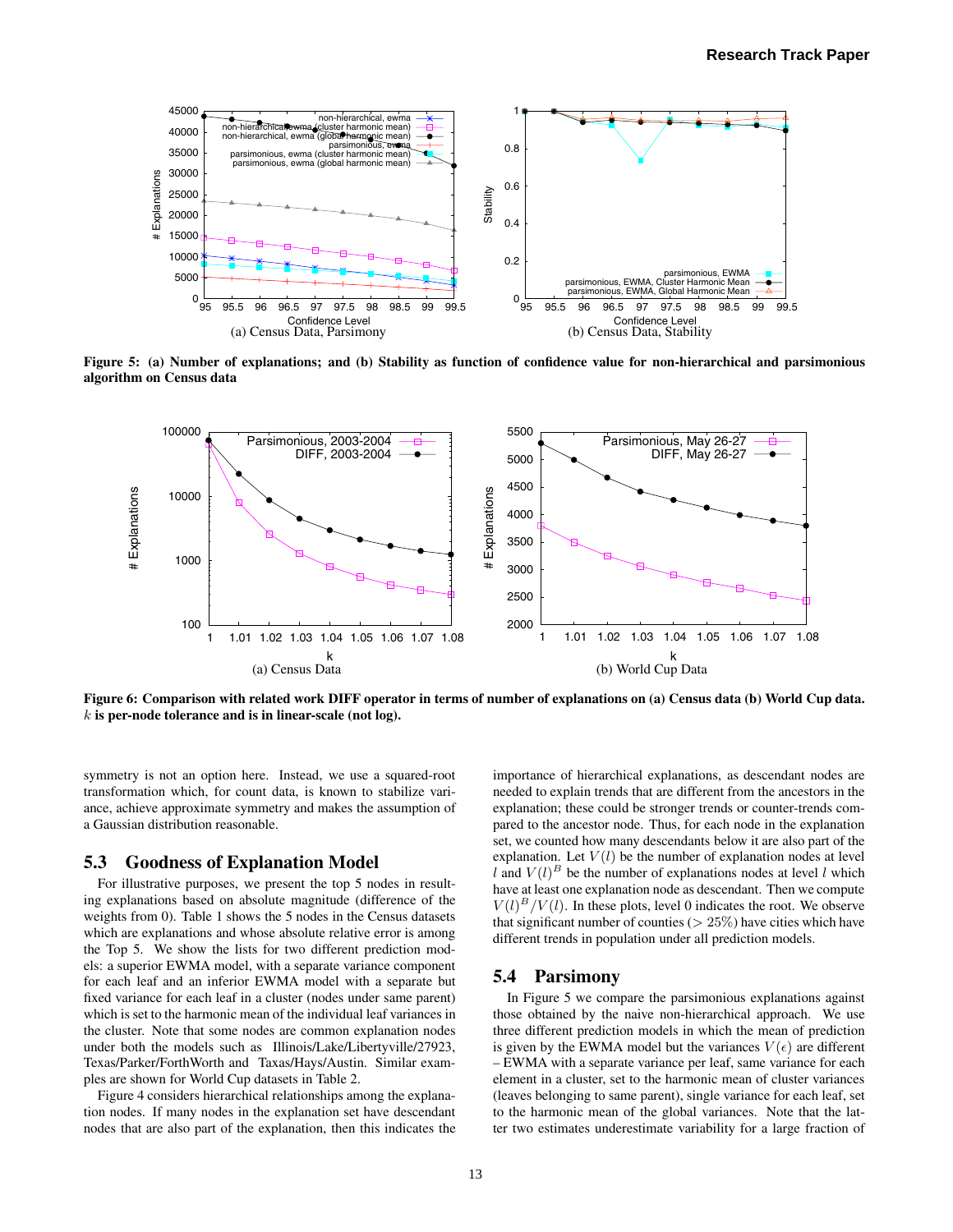

**Figure 7: (a) Number of explanations; and (b) Stability as function of confidence for non-hierarchical and parsimonious algorithms World Cup data.**



**Figure 8: Running time (in sec) of parsimonious algorithm as a function of (a) number of leaves,** N **and (b) confidence levels on Census data. (c) shows the average number of intervals per level on Census data.**

nodes; we choose them to study the effect of inferior prediction model on our algorithms.

As the confidence level increases, the precision decreases and therefore, all the curves show decreasing trends monotonically. In Figure 5(a) we observe that the parsimonious model with EWMA offers the best parsimony with the smallest number of explanations, followed by non-hierarchical on EWMA model, thus showing the advantage of parsimonious algorithm. As expected, the performance of EWMA model with global harmonic mean of the variances perform worst in terms of parsimony.

We show the parsimony of our algorithm by comparing with the DIFF operator [21]. Since the technique in [21] puts constraints on the intermediate nodes, we have to modify our algorithm so that we have a tolerance parameter  $k$  in each node, and we use this model in this comparison shown in Figure 6. We compare two different snapshots - year 2003 and 2004 from Census data; and May 26 and 27 from World Cup data. It is to be noted that x-axis in Figure 6 is per-node tolerance,  $k > 0$  and it is not in log-scale.

The improvement in the number of explanations when using our model is significant, up to two orders of magnitude. The improvement is more evident in the Census data, which exhibit hierarchical trends, compared to the World Cup data.

Figure 5 (b) show the average stability across all levels for both non-hierarchical and parsimonious algorithms. We observe that with increase in confidence level, the stability decreases since the set of nodes which are explanations changes. Since Census data is homogeneous with 4 levels, we observe almost monotonic change

in stability with increase in confidence level except for the parsimonious algorithm with the best EWMA model at confidence level 97. Similarly, we observe parsimony and stability on World Cup datasets in Figure 7.

#### **5.5 Efficiency**

In Figures 8 (a)-(b), we show the runtime of the parsimonious model on Census data (minimum time over 5 runs) as function of the number of leaves,  $N$  and confidence level respectively (using all three models). First, the increase in running time with  $N$  follows  $O(hN \log(N))$  growth. Second, we observe that all the algorithms show a decreasing trends (prominently in Census data) in running time with increase in confidence level (increasing error) leading to a small number of intervals in the non-leaf nodes. Third, we observe that the parsimonious algorithm with EWMA model has least running time complexity. That means, variances in individual leaves can summarize changes well whereas the algorithm which uses harmonic mean of variances cannot summarize the changes that well and thus leads to many explanations (and intervals) up in the trees. To vary the number of leaves, we sample each leaf with some probability to be included in the tree. We also show it for two different values of confidence levels.

In Figure 8 $(c)$ , we show the space complexity of the 3 parsimonious algorithms on Census (similar trend on World Cup data but better), averaged over all nodes per level. We observe that the average number of intervals per node is very close to 1 except for parsimonious algorithm using EWMA model with same variance per